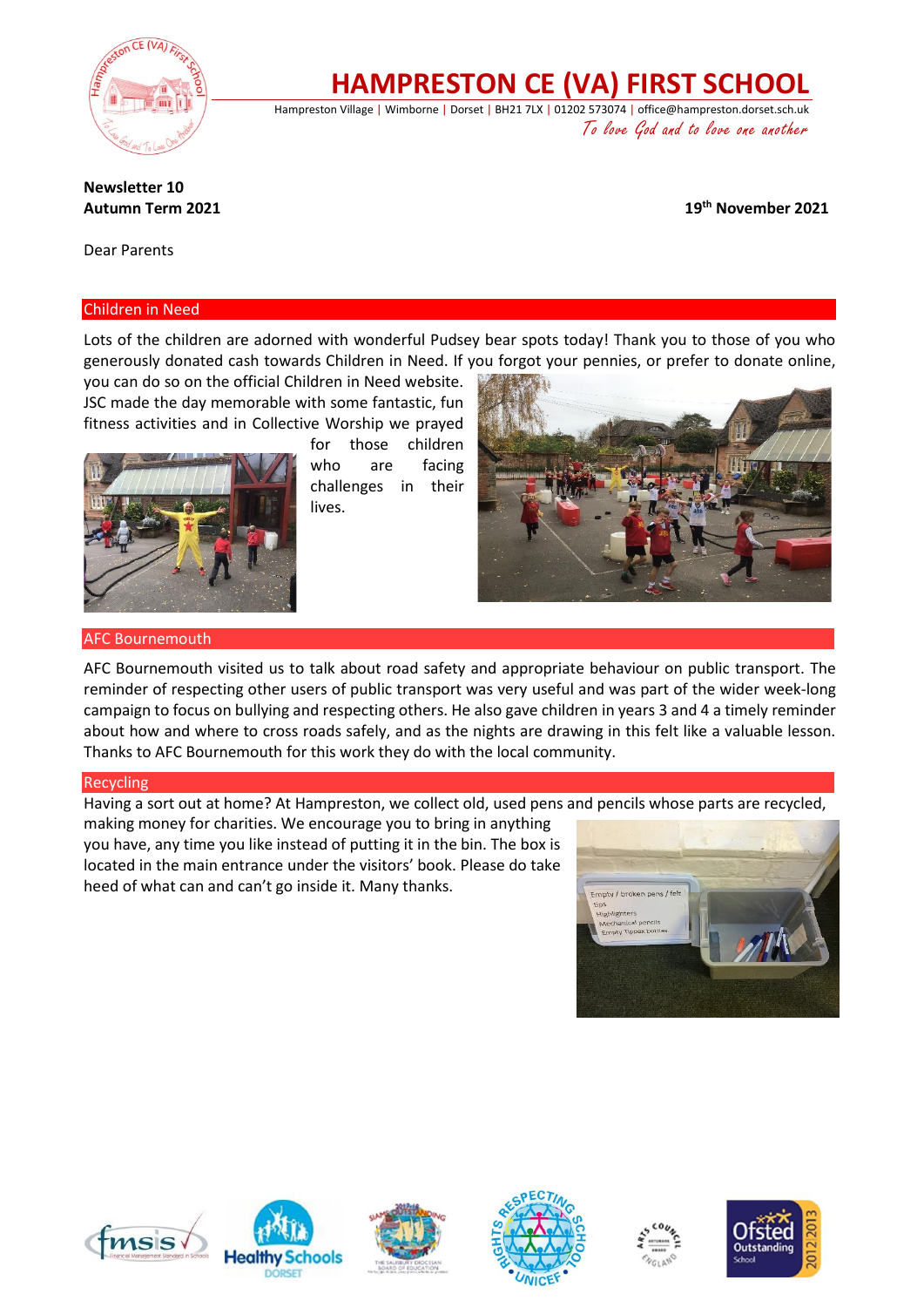#### Reception Investigators

This week in Reception Class we had a dramatic event! The children arrived at school on Wednesday to find a crime scene... Our Vets Surgery had been broken into and so we have spent lots of time being police officers investigating the scene. We used the three clues to work out that a bear had visited the Vets as we found his paw print and used our database to identify it. Then we discovered a bandage which we think must have been used on its cut paw. Finally, we realised that it didn't want to cause damage but must have needed help as it took some tablets to make it feel better too.



#### Flu Immunisations

The whole school flu immunisation programme will be carried out on Tuesday 30<sup>th</sup> November 2021. Please refer to the email sent to you on 18<sup>th</sup> November for guidance and information for the online registration procedure. The online registration must be completed at the very latest, **2 working days prior to the 30th November 2021** to ensure details can be checked and any queries dealt with. **Please note 'opt out' must also be registered online.** If you do not register in time you will be invited to make alternative arrangements to receive your child's vaccination. Your child will only be able to receive the vaccination in school if you have completed the online consent form.

#### Christmas Lunch

It is time to start thinking about 'that' season again. If you wish your child to have a Christmas hot meal on Wednesday 15th December, please order by Tuesday 30<sup>th</sup> November.

Enjoy your weekends and keep safe.

Yours sincerely,

hi Will

**Mr. T. Williams Headteacher**

To Love God and to Love one another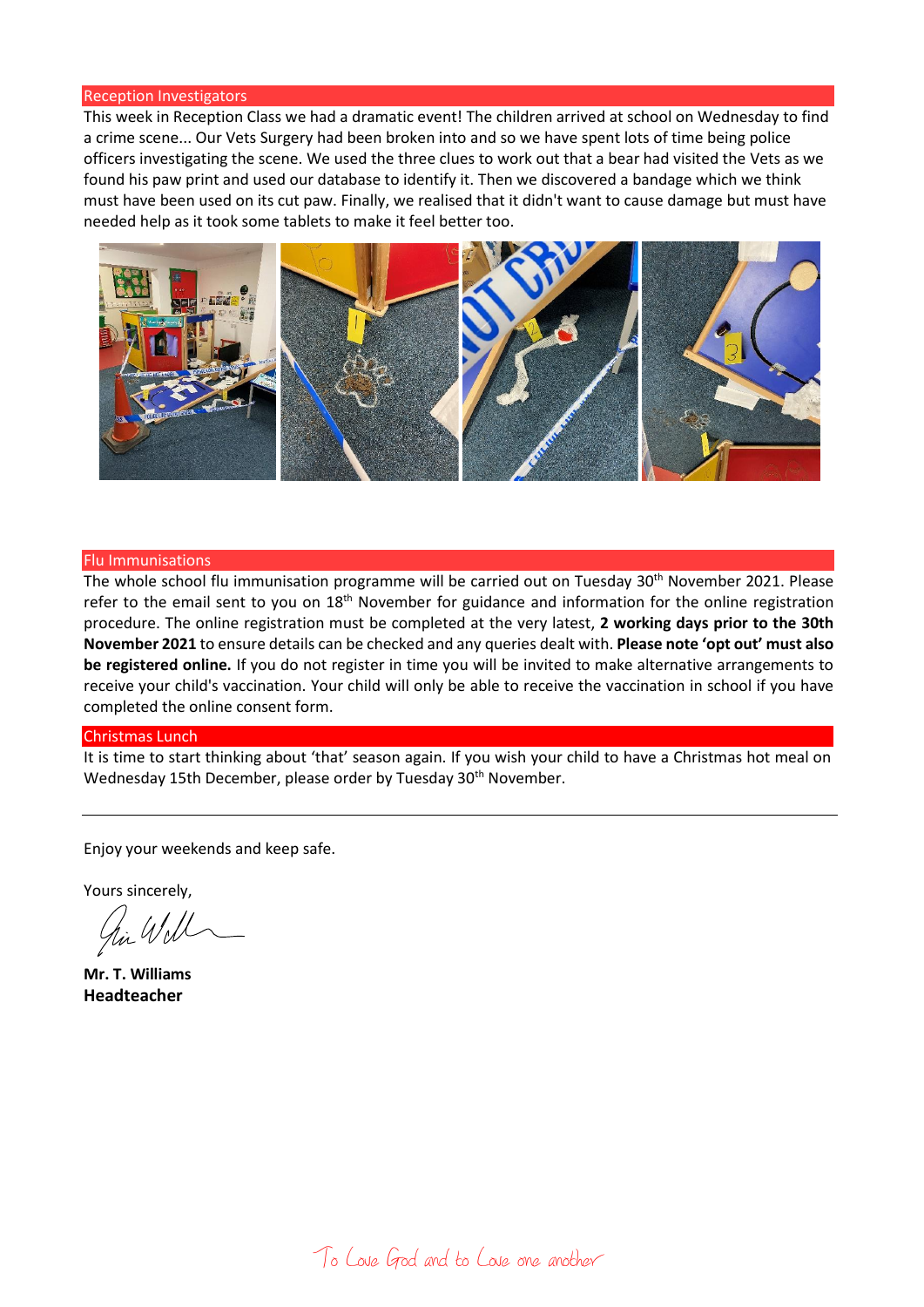# **This Week:**

To help support you at home and to spark conversations about learning, here is what the children have been covering this week.

|                               | <b>English</b>                                                                                                                                                                                                                                                                                                                                                                                                | <b>Mathematics</b>                                                                                                                                                                                                                                                |
|-------------------------------|---------------------------------------------------------------------------------------------------------------------------------------------------------------------------------------------------------------------------------------------------------------------------------------------------------------------------------------------------------------------------------------------------------------|-------------------------------------------------------------------------------------------------------------------------------------------------------------------------------------------------------------------------------------------------------------------|
| Reception                     | In English, we have learnt the sounds v,w,x and y this week<br>and the tricky words his, has and 'and.'<br>We have read an information book about being a police<br>officer and written evidence files for our crime scene too.<br>In our Let's Explore times we have made police warrant<br>cards, built a police station and jail and made a police car<br>as well as much more!                            | In maths, we have been learning the 3D shape names and<br>whether these shapes can roll, not roll or do both: e.g a<br>cylinder. We have then looked at the 2D shapes faces that<br>can be printed from a 3D shape and painted repeating<br>shape patterns.       |
| $\overline{ }$<br>Year        | In English this week, we read a new story about a Pirate<br>called Tom. We started by reading only the first paragraph.<br>The children then wrote a prediction describing what could<br>happen next. Once we had read the whole story, we drew<br>a story map, which helped us to rewrite the story<br>independently. In phonics, we have introduced the split<br>digraphs, e.g. a_e, like in bake and cave. | In maths this week, Year 1 begun to talk about numbers in<br>terms of tens and ones. We used dienes and place value<br>charts to help us understand. Year 1 have made a great<br>start to this challenging topic, which we will continue to<br>work on next week. |
| $\boldsymbol{\sim}$<br>Year   | This week in English we have been reading the story<br>'Dogger' by Shirley Hughes, the children have been re-<br>telling the story using pictures to aid their writing. We<br>have also been learning about the subordinating<br>conjunctions 'because' and 'when', the children have<br>worked very hard to correctly include these in their<br>writing.                                                     | In Maths we have started to add and subtract a 1 digit<br>number from a 2 digit number. The children have worked<br>really hard to understand this new concept, successfully<br>using the concrete resources to help them practise.                               |
| $\boldsymbol{\omega}$<br>Year | In English we have been thinking about pronouns and how<br>to use them. We have written good sentences which also<br>used coordinating conjunctions. This week was anti-<br>bullying week, and we designed a poster which could be<br>used to persuade a bully to think again about their<br>behaviour!                                                                                                       | Year 3 have been working hard on learning how to multiply<br>by 3 and 4. We have learned about the inverse relationship<br>between x and ÷, and have started problem solving. We<br>are learning to memorise times tables as well!                                |
| Year <sub>4</sub>             | The children have had lots of fun the week learning with<br>Miss Hepburn. In English they looked at creating poems<br>using all of the different poetic techniques they have been<br>working on over the last 2 weeks.                                                                                                                                                                                        | In maths the children have been looking at calculating the<br>perimeter of rectangles and rectilinear shapes. They used<br>their knowledge of bar models to calculate the value of a<br>missing side given the whole perimeter and one side.                      |

To Love God and to Love one another